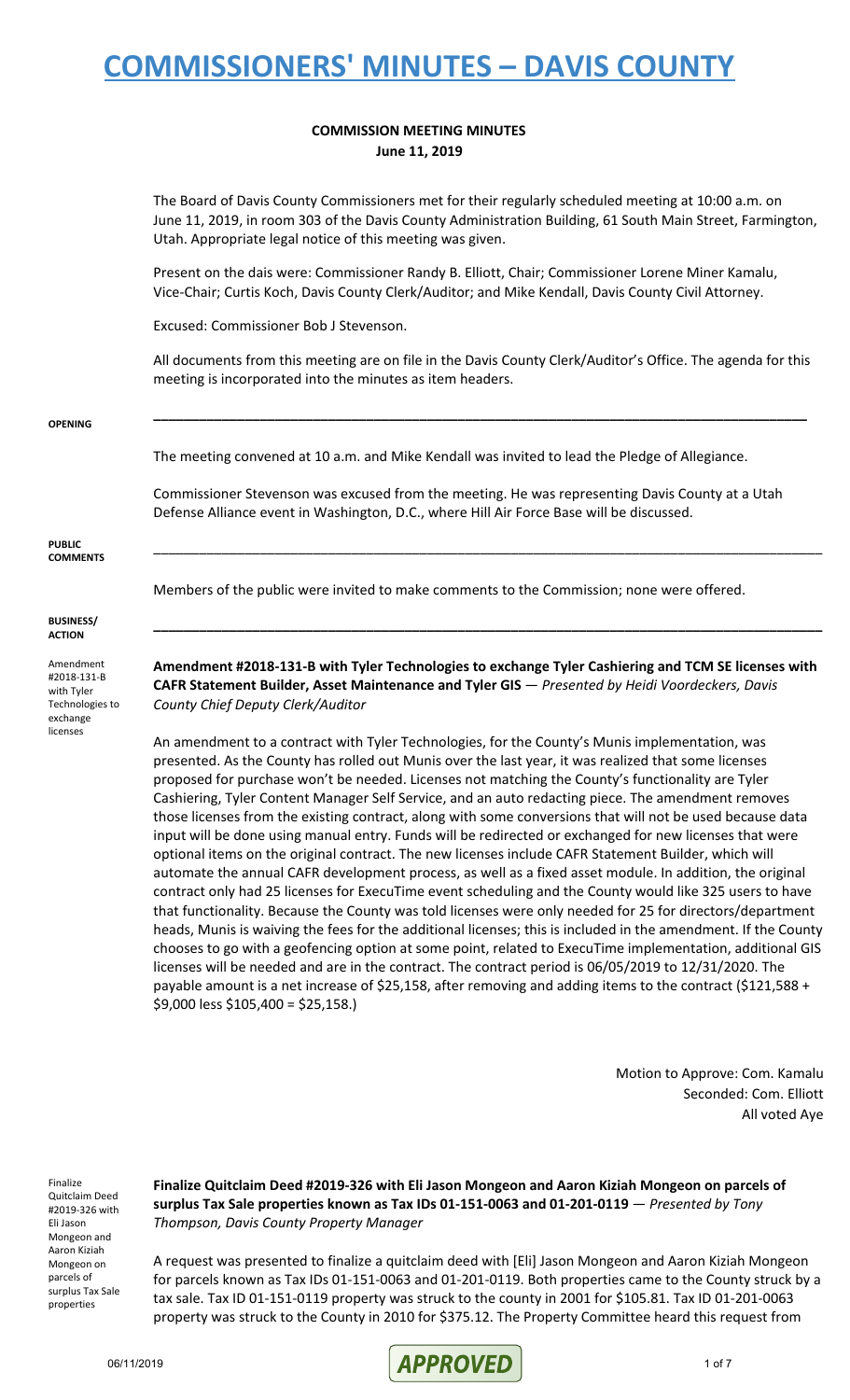the owner whose property abuts these two parcels and made recommendation to sell these parcels and get them back on the tax roll for the taxes that were struck off, plus an administration fee of \$200. A check in the amount of \$680.93 has been received.

> Motion to Approve: Com. Elliott Seconded: Com. Kamalu All voted Aye

Agreement #2019-327 with Landmark Companies, Inc. for the South Davis Senior Center roof replacement project

**Agreement #2019-327 with Landmark Companies, Inc. for the South Davis Senior Center roof replacement project** — *Presented by Mack McDonald, Davis County Facilities Director*

An agreement with Landmark Companies, Inc. was presented for a project to replace the roof system of the South Davis Senior Center, formerly known as the Golden Years Center. Funds for the project are from a Community Development Block Grant (CDBG) and need to be used by July 31, 2019. Three bids were obtained for the project. This bid was determined to be the most responsive. There was one bid that was significantly less expensive but did not include necessary mold remediation. The mold has not entered the building, but is encapsulated in the roofing. Roofing systems will be taken back to the original decking. Decking that has mold will be replaced/remediated before building the roofing back up. The contract period is 06/11/2019 to 07/31/2019. The payable amount is \$126,882.

> Motion to Approve: Com. Kamalu Seconded: Com. Elliott All voted Aye

Amendment #2018-286-A with Joshua Jefferies for training reimbursement **Amendment #2018-286-A with Joshua Jefferies for training reimbursement** — *Presented by Chief Deputy Oblad, Davis County Sheriff's Office*

An amended and restated training reimbursement agreement with Joshua Jeffries was presented. Joshua Jeffries started in corrections and moved to law enforcement, so there was already a contract to cover POST (Peace Officer Standards and Training) but he was also sent to paramedic training. The amendment puts all of the training costs into one contract. The officer will have to stay with the County for five years (10,400 work hours) or reimburse the County for the costs of his training at a pro-rated amount based on the length of employment. The amended contract period is five years of full-time employment from the beginning date of 08/07/2019. The receivable amount is \$49,253.04.

> Motion to Approve: Com. Kamalu Seconded: Com. Elliott All voted Aye

Amendment #2011-319-A with Utah Transit Authority for a pipeline crossing at Mile Post N10.89, West Bountiful, Utah, Stone Barton Crossing in conjunction with UPRR Crossing

**Amendment #2011-319-A with Utah Transit Authority for a pipeline crossing at Mile Post N10.89, West Bountiful, Utah, Stone Barton Crossing in conjunction with UPRR Crossing** — *Presented by Parker Kimber, Engineering Aide for the Public Works Department, in place of Davis County Public Works Director Adam Wright*

An amendment to a contract with the Utah Transit Authority was presented. The contract is for a culvert crossing at Mile Post N10.89, in West Bountiful, for the Stone Barton Crossing in conjunction with a Union Pacific Railroad Crossing. The amendment updates the plan to include two additional pipes and abandon an old pipe that's failed. The contract is ongoing. The payable amount is \$9,690.00.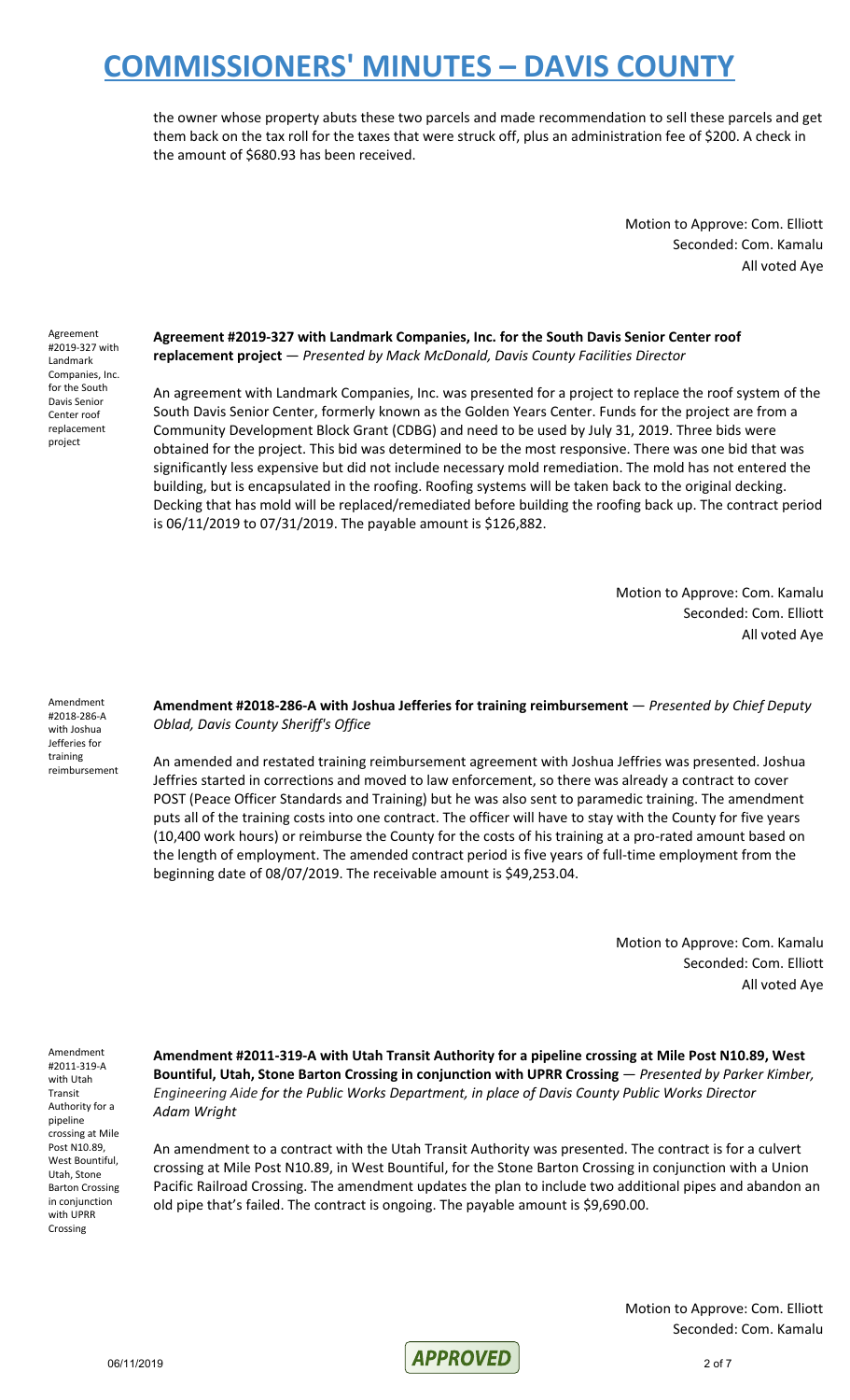All voted Aye

Agreement #2019-328 with First Community Bank Utah to be title sponsor of the GENTRI concert during the 2019 Davis County Fair

### **Agreement #2019-328 with First Community Bank Utah to be a title sponsor of the GENTRI concert during the 2019 Davis County Fair** — *Presented by Dave Hansen, Dave County Legacy Events Center Director*

First Community Bank Utah will be a title sponsor of the GENTRI concert during the 2019 Davis County Fair. Revenue for concert ticket sales is up this year, compared to last, so it looks like it's going to be a great success. The concert will be Wednesday, Aug. 14, but the contract period is longer because the sponsorship includes having First Community Bank Utah banners in the arena. The contract period is 07/01/2019 to 08/01/2020. The receivable amount is \$5,000.00.

> Motion to Approve: Com. Kamalu Seconded: Com. Elliott All voted Aye

| Agreement<br>#2019-329 with<br>North American<br>Grappling<br>Assoc. for State<br>Grappling<br>Tournament<br>Jan. 2020 | Agreement #2019-329 with North American Grappling Assoc. for a State Grappling Tournament in<br>January of 2020 - Presented by Mike Moake, Davis County Legacy Events Center Marketing<br>The North American Grappling Association comes to Davis County a couple of times a year and hosts<br>tournaments at the Legacy Events Center. Each tournament, including this State Grappling Tournament to<br>be held in January of 2020, brings in about 1,000 participants. The contract period is 01/30/2020 to<br>02/01/2020. The receivable amount is \$2,980.                                            |
|------------------------------------------------------------------------------------------------------------------------|-----------------------------------------------------------------------------------------------------------------------------------------------------------------------------------------------------------------------------------------------------------------------------------------------------------------------------------------------------------------------------------------------------------------------------------------------------------------------------------------------------------------------------------------------------------------------------------------------------------|
| Agreement<br>#2019-330 with<br>North American<br>Grappling<br>Assoc. for State<br>Grappling<br>Tournament<br>Oct. 2020 | Agreement #2019-330 with North American Grappling Assoc. for a State Grappling Tournament in<br>October of 2020 - Presented by Mike Moake, Davis County Legacy Events Center Marketing<br>North American Grappling Association is also hosting a State Grappling Tournament in October of 2020.<br>The contract period is $10/01/2020$ to $10/03/2020$ . The receivable amount is \$2,980.                                                                                                                                                                                                                |
| Agreement<br>#2019-331 with<br>Performing Arts<br>Weber for<br>Intermountain<br>Percussion<br>Championships            | Agreement #2019-331 with Performing Arts Weber for the Intermountain Percussion Championships -<br>Presented by Mike Moake, Davis County Legacy Events Center Marketing<br>A contract was presented for Performing Arts Weber to host the Intermountain Percussion Championships<br>at the Legacy Events Center. This is a new event for the Legacy Events Center and will feature drum lines.<br>The Legacy Events Center staff is also in negotiations to try to move the national championships to Davis<br>County. The contract period is 04/09/2020 to 04/11/2020. The receivable amount is \$2,713. |
| Agreement<br>#2019-332 with<br>USA Wrestling<br>Utah for a<br>Regional<br>Wrestling<br>Tournament                      | Agreement #2019-332 with USA Wrestling Utah for a Regional Wrestling Tournament - Presented by<br>Mike Moake, Davis County Legacy Events Center Marketing<br>USA Wrestling Utah will host a regional wrestling tournament at the Legacy Events Center in November of<br>2019. The event is expected to bring about 1,000 wrestlers, and their families, to the area. The contract<br>period is 11/27/2019 to 11/30/2019. The receivable amount is \$2,420.                                                                                                                                                |

Motion to Approve Items: Com. Kamalu Seconded: Com. Elliott All voted Aye

Agreement #2019-333 with Chevron for sponsorship of

**Agreement #2019-333 with Chevron for sponsorship of Stage 3 of the Tour of Utah** - *Presented by Haley Rodgers, Davis County Tourism Coordinator*

06/11/2019 3 of 7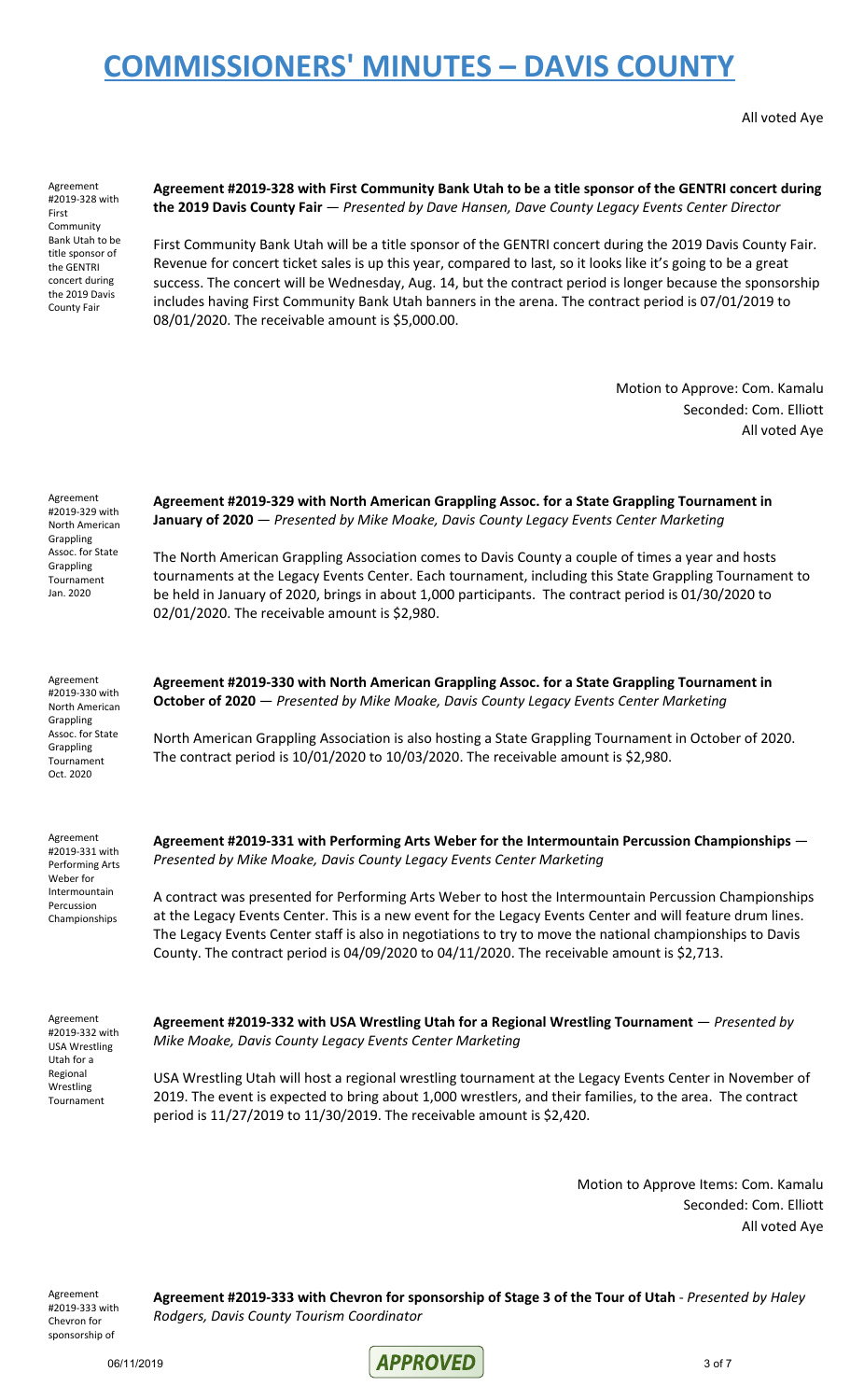| Agreement<br>$\frac{1}{2}$                                                                                                                                   | Agreement #2019-337 with Seagull Publishing to place a Davis County Tourism ad in the 2019-2020 Davis                                                                                                                                                                                                                                                                                                                                                                                                                                                                                                                                                        |
|--------------------------------------------------------------------------------------------------------------------------------------------------------------|--------------------------------------------------------------------------------------------------------------------------------------------------------------------------------------------------------------------------------------------------------------------------------------------------------------------------------------------------------------------------------------------------------------------------------------------------------------------------------------------------------------------------------------------------------------------------------------------------------------------------------------------------------------|
| Agreement<br>#2019-336 with<br>Seagull<br>Publishing to<br>place a Davis<br><b>County Tourism</b><br>ad in the<br>2019-2020<br>Davis County<br>Visitor's Map | Agreement #2019-336 with Seagull Publishing to place a Davis County Tourism ad in the 2019-2020 Davis<br>County Visitor's Map - Presented by Haley Rodgers, Davis County Tourism Coordinator<br>An agreement with Seagull Publishing and Marketing was presented for the placement of a Davis County<br>Tourism ad in the 2019-2020 Davis County Visitor's Map. Seagull Publishing does the work to put the<br>project together and Davis County helps support the publication by paying for an ad that directs visitors to<br>the County's website for more information. The contract period is 09/01/2019 to 08/31/2020. The payable<br>amount is \$1,500. |
| Agreement<br>#2019-335 with<br>Friends of<br>Antelope Island<br>for sponsorship<br>of Stage 3 Tour<br>of Utah                                                | Agreement #2019-335 with Friends of Antelope Island for sponsorship of Stage 3 of the Tour of Utah -<br>Presented by Haley Rodgers, Davis County Tourism Coordinator<br>The Friends of Antelope Island will be a sponsor of Stage 3 of the Tour of Utah. The contract period is<br>07/31/2019 to 08/15/2019. The receivable amount is \$5,000.                                                                                                                                                                                                                                                                                                               |
| Agreement<br>#2019-334 with<br>the Utah DNR<br>for sponsorship<br>of Stage 3 Tour<br>of Utah                                                                 | Agreement #2019-334 with the Utah Department of Natural Resources for sponsorship of Stage 3 of the<br>Tour of Utah - Presented by Haley Rodgers, Davis County Tourism Coordinator<br>A contract was presented for the Utah Department of Natural Resources to sponsor Stage 3 of the Tour of<br>Utah. The contract period is 06/30/2019 to 08/15/2019. The receivable amount is \$5,000.                                                                                                                                                                                                                                                                    |
| Stage 3 Tour of<br>Utah                                                                                                                                      | A new Davis County employee was invited to the podium to introduce herself, prior to Haley Rodgers'<br>contract presentations. Jessica Merrill is the County's new Tourism Deputy Director. She previously worked<br>in marketing with an advertising agency that handled several tourism accounts, and recently was at<br>Overstock.com.<br>Haley Rodgers presented a contract with Chevron to sponsor Stage 3 of the Tour of Utah. Chevron has been<br>a sponsor of this event for three years. The contract period is 06/30/2019 to 08/15/2019. The receivable<br>amount is \$7,000.                                                                      |

#2019-337 with Seagull Publishing to place a Davis County Tourism ad in the 2019-2020 Davis County Dining Guide

**Agreement #2019-337 with Seagull Publishing to place a Davis County Tourism ad in the 2019-2020 Davis County Dining Guide** — *Presented by Haley Rodgers, Davis County Tourism Coordinator*

A second agreement with Seagull Publishing was presented. This agreement is for the placement of a Davis County Tourism ad in the 2019-2020 Davis County Dining Guide. The guide is placed in local hotels for visitors to pick up, and Davis County Tourism receives as many copies of the guides as needed for placement in event swag bags and to mail in response to requests. The County also receives access to PDFs of the guides to email. The contract period is 09/01/2019 to 08/31/2020. The payable amount is \$1,500.

Commissioners thanked Haley for her efforts and wished her well as she leaves Davis County for a new opportunity.

> Motion to Approve Items: Com. Kamalu Seconded: Com. Elliott All voted Aye

Final plat approval #2019-338 for J H Homestead Subdivision for a one-lot subdivision

**Final plat approval #2019-338 for the J H Homestead Subdivision for a one-lot subdivision located at approximately 5262 West 2425 N, Hooper 2019-338** — *Presented by Jeff Oyler, Davis County Planning Manager*

A request was made for final plat approval for the J H Holmestead Subdivision, which is a one-lot subdivision at 5262 West 2425 North, in Hooper.

06/11/2019 **APPROVED** 4 of 7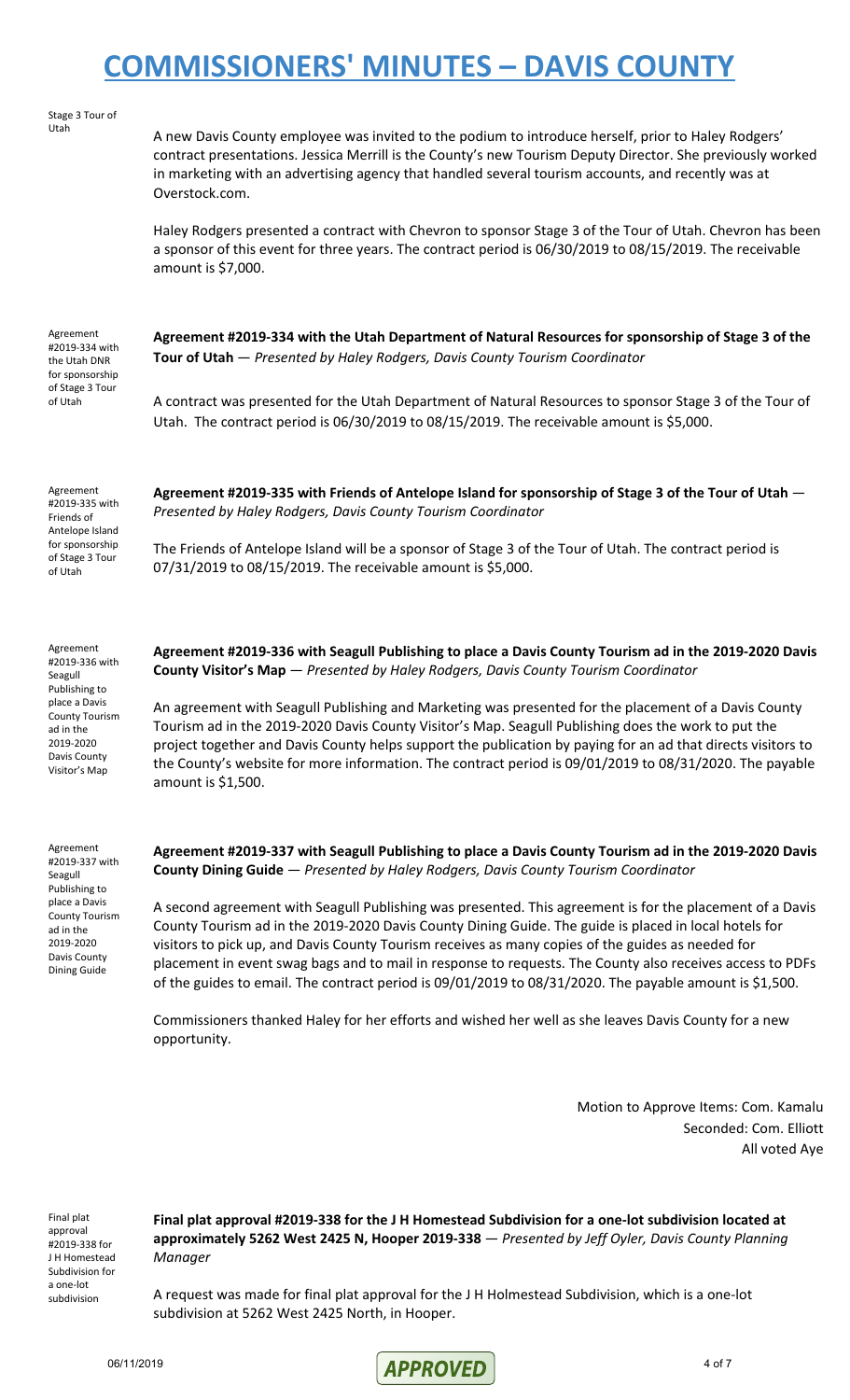Motion to Approve: Com. Elliott Seconded: Com. Kamalu All voted Aye

Improvement Agreement and Grant of Lien #2019-339 with Jared Hancock for postponement of street improvements

**Improvement Agreement and Grant of Lien #2019-339 with Jared Hancock for postponement of street improvements** — *Presented by Jeff Oyler, Davis County Planning Manager*

An improvement agreement with Jared Hancock was presented. The agreement postpones street improvements at the previously discussed one-lot subdivision. The owner agrees to install curb, gutter, and sidewalk at such time as the County says it needs to be done. The property owner agrees to pay for his proportionate share of those improvements when they are installed. The agreement transfers with the title of the property.

> Motion to Approve: Com. Kamalu Seconded: Com. Elliott All voted Aye

Resolution #2019-340 approving an interlocal cooperation transportation project reimbursement agreement with Kaysville City

Interlocal Agreement #2019-340 with Kaysville City for 2018 Prop 1 grant funds

**Resolution #2019-340 approving an interlocal cooperation transportation project reimbursement agreement with Kaysville City** — *Presented by Jeff Oyler, Davis County Planning Manager*

A resolution approving an interlocal cooperation transportation project reimbursement agreement with Kaysville City was presented.

**Interlocal Agreement #2019-340 with Kaysville City for 2018 Prop 1 grant funds for improvements to Bonneville Shoreline Trail and bridge crossing** — *Presented by Jeff Oyler, Davis County Planning Manager*

The interlocal cooperation agreement with Kaysville City was presented for 2018 Prop 1 grant funds to be used at the Kaysville Wilderness Park. The funding is for a project that includes building out the section of the Bonneville Shoreline Trail that crosses the park and building a new bridge over Holmes Creek. It was noted that the Holmes Creek crossing is currently rather treacherous. The contract period is 06/11/2019 to 06/11/2021. The payable amount is \$84,000.

> Motion to Approve Items: Com. Elliott Seconded: Com. Kamalu All voted Aye

Commissioner Kamalu moved to recess to Board of Equalization. Commissioner Elliott seconded the motion. All voted Aye.

**\_\_\_\_\_\_\_\_\_\_\_\_\_\_\_\_\_\_\_\_\_\_\_\_\_\_\_\_\_\_\_\_\_\_\_\_\_\_\_\_\_\_\_\_\_\_\_\_\_\_\_\_\_\_\_\_\_\_\_\_\_\_\_\_\_\_\_\_\_\_\_\_\_\_\_\_\_\_\_\_\_\_\_\_\_\_\_\_**

**BOARD OF EQUALIZATION**

Property Tax Register

Property Tax Register matters were presented by Curtis Koch, Davis County Clerk/Auditor, as follows:

Under Auditor's Adjustments, Commissioners were asked to consider four veteran exemption tax abatements. Under Treasurer's Adjustments, there were various small dollar write-offs totaling 59 cents.

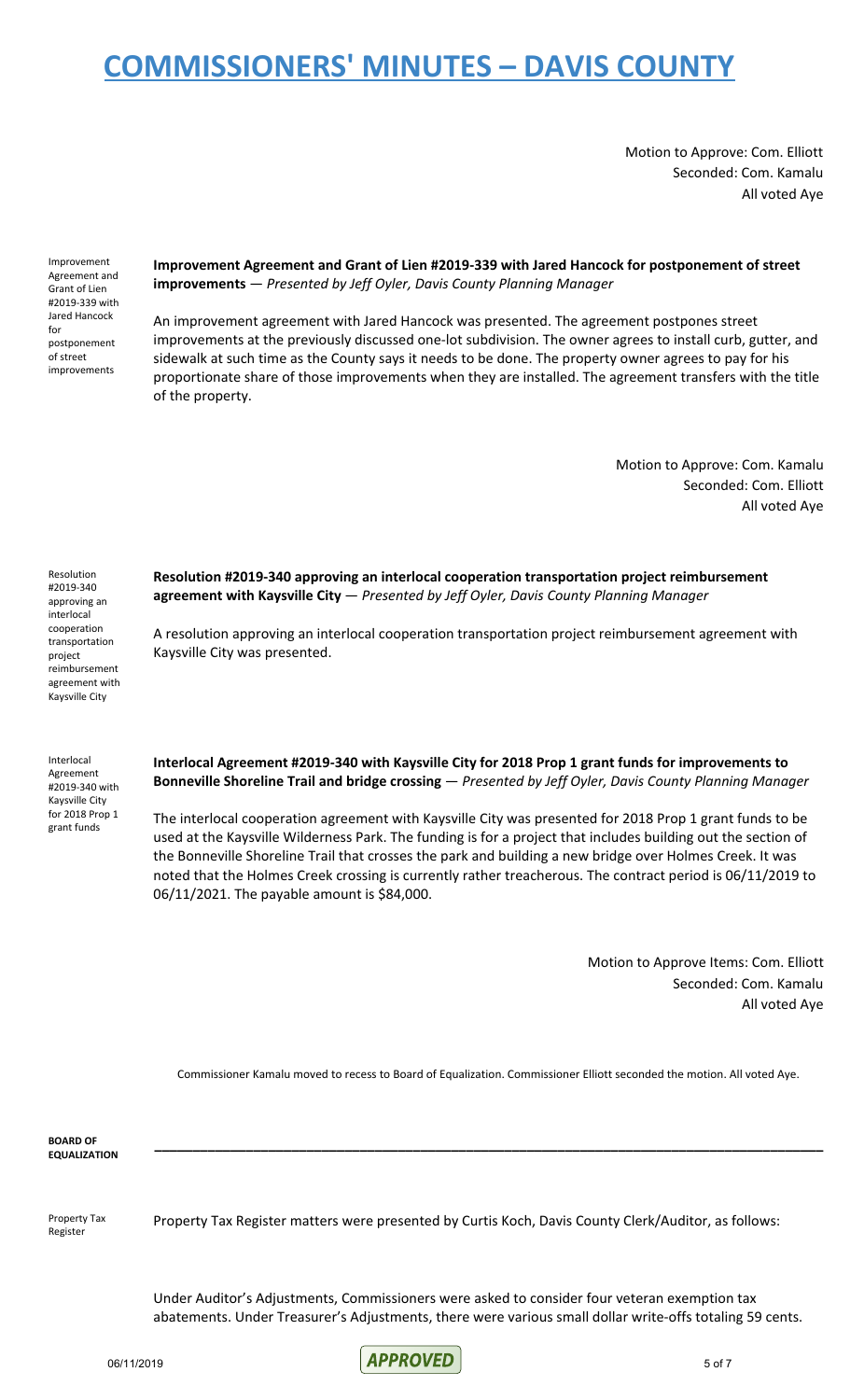Under Assessor's Adjustments, there was one business waiver of penalty for late filing and a report with various Assessor-initiated corrections.

> Motion to Approve: Com. Kamalu Seconded: Com. Elliott All voted Aye

Commissioner Kamalu moved to reconvene Commission Meeting. Commissioner Elliott seconded the motion. All voted Aye.

**\_\_\_\_\_\_\_\_\_\_\_\_\_\_\_\_\_\_\_\_\_\_\_\_\_\_\_\_\_\_\_\_\_\_\_\_\_\_\_\_\_\_\_\_\_\_\_\_\_\_\_\_\_\_\_\_\_\_\_\_\_\_\_\_\_\_\_\_\_\_\_\_\_\_\_\_\_\_\_\_\_\_\_\_\_\_\_\_**

**CONSENT ITEMS**

Check Registers **Check Registers**

Check Registers were approved.

Motion to Approve: Com. Elliott Seconded: Com. Kamalu All voted Aye

Indigent Hardship Abatement Register

#### **Indigent Hardship Abatement Register**

The Indigent Abatement Register for Kerry D & Margie M Clark was presented for approval:

Motion to Approve: Com. Kamalu Seconded: Com. Elliott All voted Aye

Commission Meeting Minutes

#### **Meeting Minutes**

Meeting Minutes for May 21, 2019, and May 28, 2019, and Work Session Minutes for May 28, 2019, were presented for approval.

> Motion to Approve: Com. Elliott Seconded: Com. Kamalu All voted Aye

**COMMISSION COMMENTS**

> **Commissioner Elliott** noted that it was a nice spring day. The County has avoided flooding so far this spring and Public Works says the water is flowing just fine. He also said that cows in the custody of Davis County Animal Care and Control have been placed in a pasture for the time being.

> **\_\_\_\_\_\_\_\_\_\_\_\_\_\_\_\_\_\_\_\_\_\_\_\_\_\_\_\_\_\_\_\_\_\_\_\_\_\_\_\_\_\_\_\_\_\_\_\_\_\_\_\_\_\_\_\_\_\_\_\_\_\_\_\_\_\_\_\_\_\_\_\_\_\_\_\_\_\_\_\_\_\_\_\_\_\_\_\_**

**Commissioner Kamalu** gave an update on the collaboration for economic development between Davis County and Weber County. This has been in the works, with involvement from the State Legislature, for quite a while. All three commissioners from each county, as well as the Community and Economic Development directors of both counties, and two representatives from the Economic Development